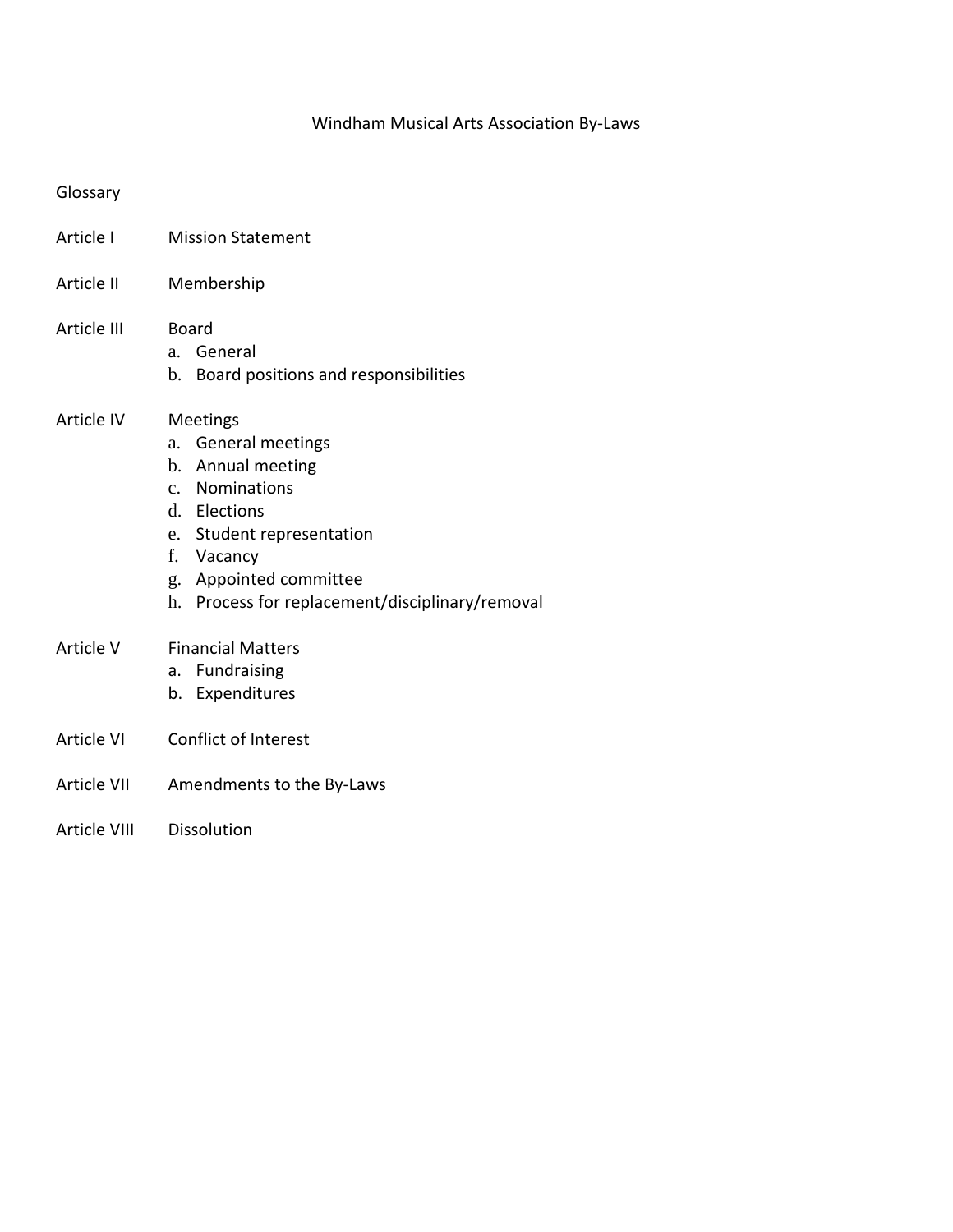# **Glossary**

Capitalized terms below are used throughout the document and are defined as such:

- Board Board of Directors of Windham Musical Arts Association
- Director School Department Employees who direct, produce or oversee Music or Theatre performances for any of the schools within Windham School District
- Music Music and Theatre
- Quorum Majority (50% plus 1) of the Board
- WMAA Windham Musical Arts Association
- WSD Windham School District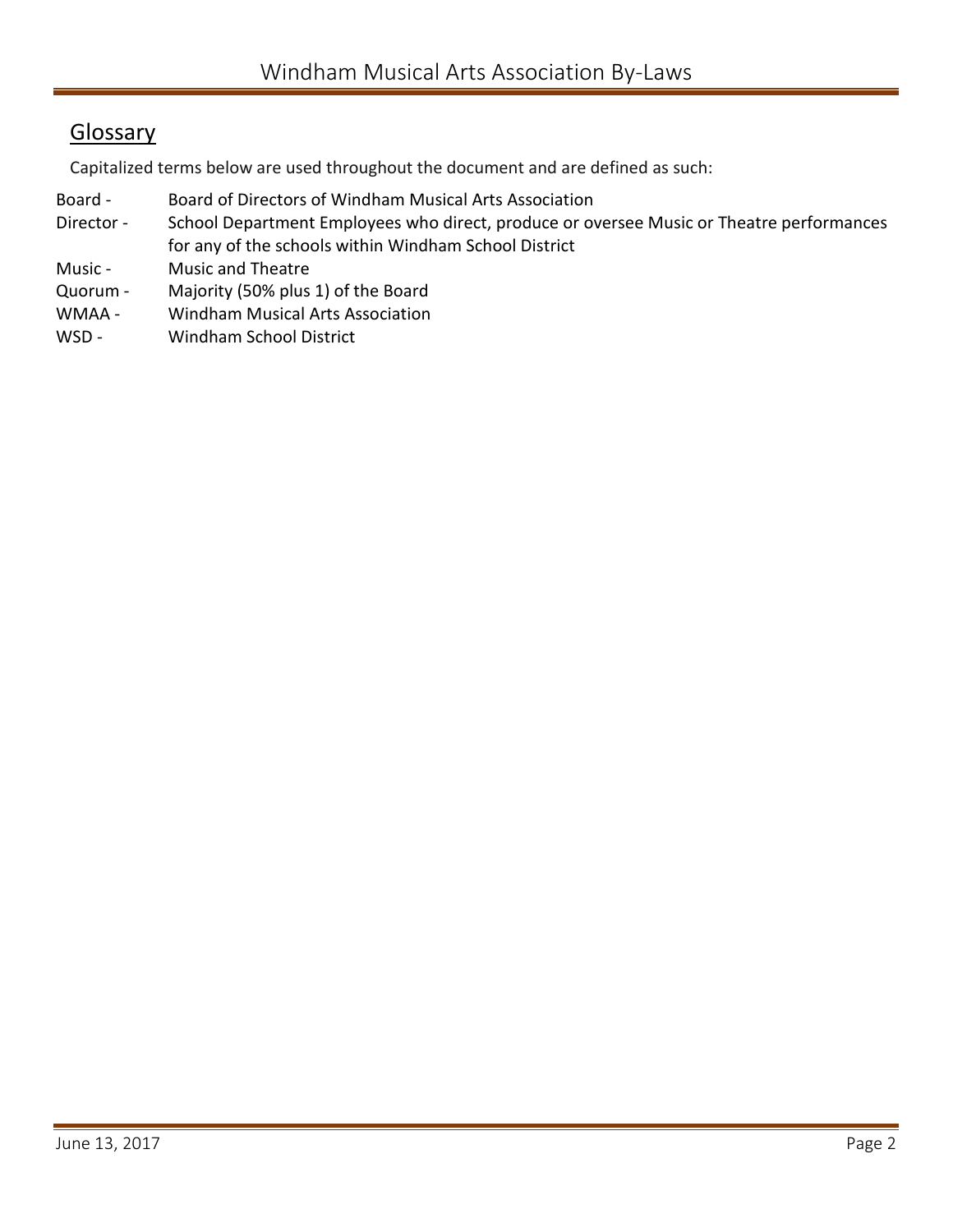## Article I Mission Statement

- a) To support and promote the education, growth, and development of Music within the WSD
- b) To cooperate with the Director(s) of the Music Department, School Administration and the Windham School Board by building and maintaining an organization of parents and interested adults, which will help to promote the general activities of the Music Department.
- c) To enhance the learning experience of the entire Music Department by contributing financial and other support of said Department.
- d) To make every endeavor possible to ensure that no student is denied the opportunity to participate in the program activities due to financial need. All financial information shall be kept confidential with access to said information being limited to those who have a need to be knowledgeable of said information.
- e) To provide opportunities for scholarships for Windham Music students involved in the Windham Music Program.
- f) To organize, raise funds, and/or promote such concerts, competitions, events, or performances as deemed appropriate by the Music Department Director(s).

## Article II Membership

- a) Eligibility for membership shall be open to anyone, 18 years or older. Windham School District students may not be voting members. Membership provides the right to vote and hold office.
- b) The Board of Directors will determine the amount of dues at the beginning of each fiscal year.
- c) Individuals are considered an active member once their annual dues are received by the Treasurer.
- d) The membership year will be defined as beginning July 1 and concluding the following June 30.

### Article III Board

- a) General
	- i. WMAA shall be a self-governing body consisting of elected Board members who shall comprise the Board and other general members who shall serve as volunteers on any of several committees or in a general volunteer capacity.
	- ii. All Board members are bound to abide by the duties set forth in the following sections of these By-Laws and all applicable rules, laws, and regulations applicable to any event, setting, or situation in which they are representing WMAA.
- iii. All elected Board members must be dues paying members of WMAA.
- iv. Board position and responsibilities:

The Board shall consist of the following elected positions:

President

Vice President-Operations

- Vice President-Fundraising
- Vice President-Band
- Vice President-Choir
- Treasurer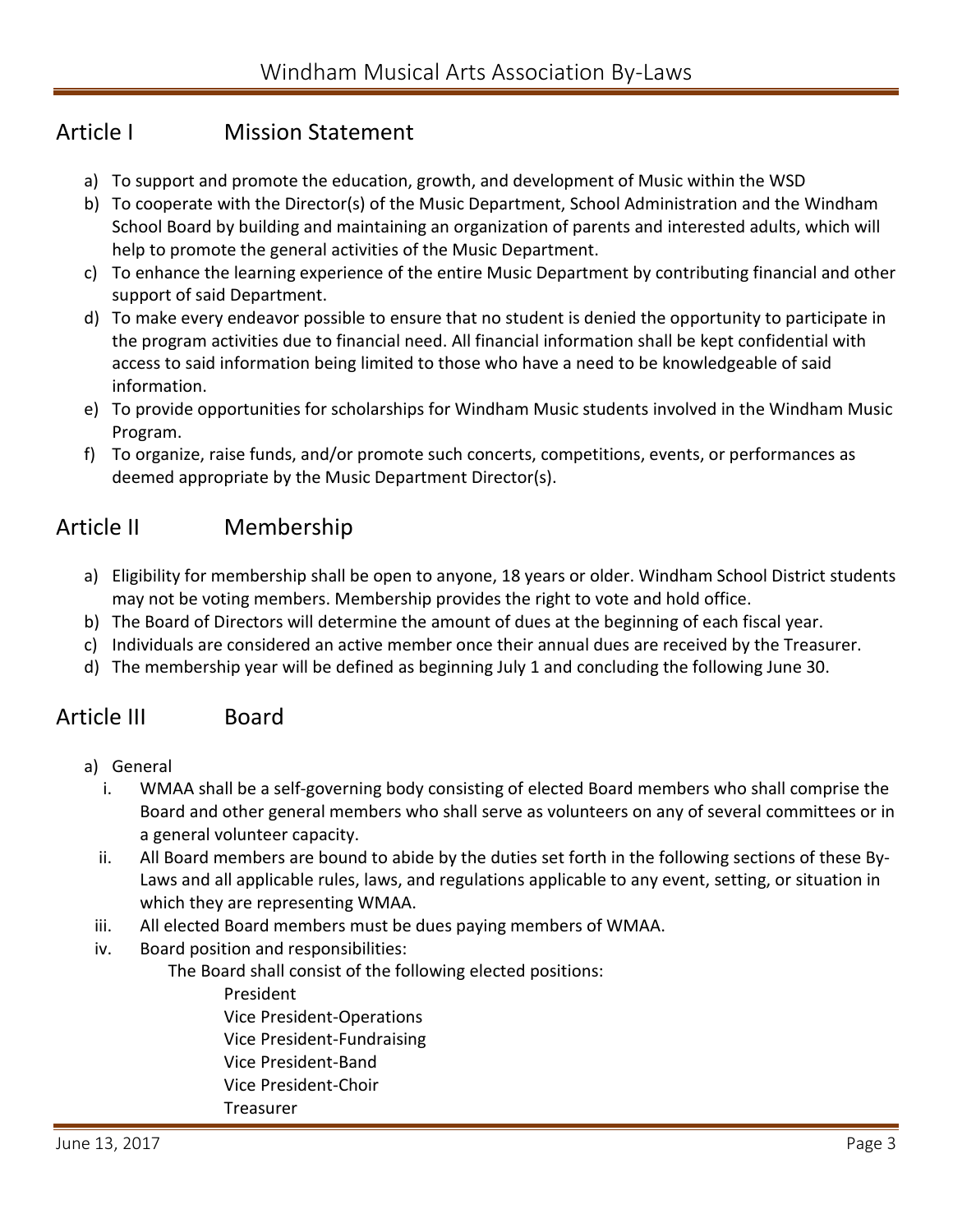### **Secretary**

And the following appointed position:

- Director (Any Music Director of Windham School District) this is not a voting position vi. The term of office for elected Board Members shall be two years, July 1 through June 30, except for the first year of organizational existence, where the term of the President, Treasurer, Vice President-Operations and Vice President-Band will be one year terms.
	- 1) Terms expiring odd years:
		- a) Vice President-Fundraising
		- b) Vice President-Choir
		- c) Secretary
	- 2) Terms expiring even years:
		- a) President
		- b) Vice President-Operations
		- c) Vice President-Band
		- d) Treasurer
- a) Board positions and responsibilities
	- i. President Duties are:
		- 1) Preside over all meetings of WMAA.
		- 2) Facilitate the filling of any vacant positions and redirecting execution of volunteer positions as necessary.
		- 3) Prepare and make available for review, agendas in advance of meeting.
		- 4) Serve as ex-officio as needed.
		- 5) Perform duties that are customary for the office such as appointment of committee chairpersons other than fundraising committees, individual task assignments and maintain oversight of the progress and completion of each assignment. Assignments and oversight of committees and tasks such as but not limited to:
			- a) Ensuring advertising for various events is planned and accomplished.
			- b) Scholarship committee.
			- c) Internal communications.
			- d) External public relations.
			- e) Monitoring information contained on the web site on a weekly basis such as, but not limited to:
				- i. Ensuring listings and dates are current.
			- f) Other tasks and committees as defined.
		- 6) Upon the expiration of the term of office, all records pertaining to this office shall be turned over to the successor.
	- ii. Vice President-Operations, who shall have all the powers and privileges of the President in the absence or disability of the President. Vice President-Operations Duties are:
		- 1) Preside over all meetings in the absence of the President.
		- 2) Prepare and maintain job descriptions for each appointment made by the Board.
		- 3) By-Law Chairperson.
		- 4) Maintaining the history of the Music Department and WMAA activities.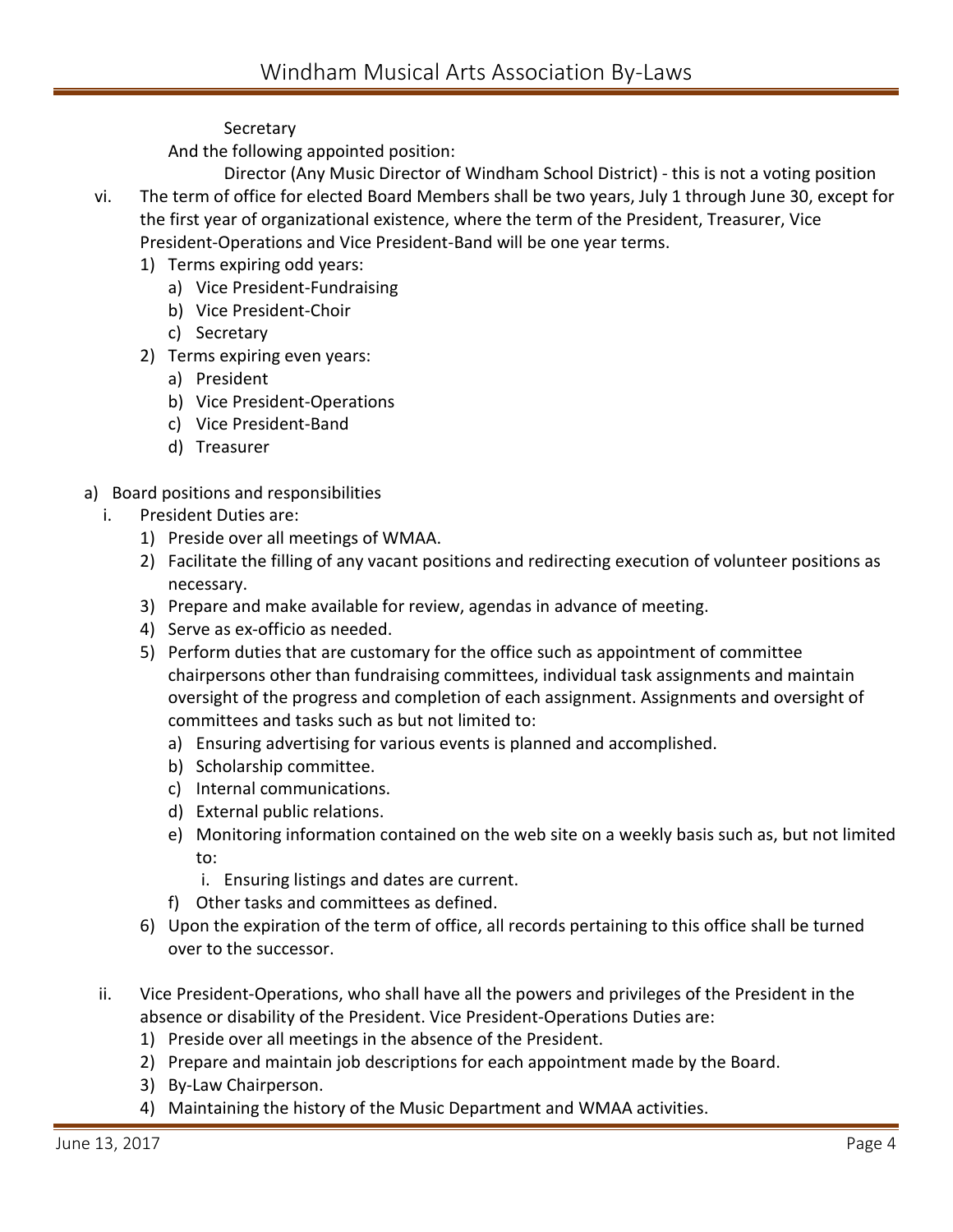- 5) Create and maintain job descriptions and associated procedures for the conduct of activities.
- 6) Conduct monthly review of bank reconciliation.
- 7) Upon the expiration of the term of office, all records including job descriptions, procedures and other similar records shall be turned over to the successor.
- iii. Vice President-Fundraising duties are:
	- 1) Provide oversight and coordination for all fundraising activities.
	- 2) Work with Directors to identify fundraising needs.
	- 3) Recruit members and establish committees as required to assist in all fundraising activities by performing the following tasks:
		- a) On an ongoing basis, actively solicit, review, summarize positive and negative aspects, monetary gains, and risks of various fund raising activities, and present to the WMAA Board for review and approval.
		- b) Coordinate fundraising sales activities as approved by the Board.
		- c) Arrange for distribution of products sold, collecting money, and maintaining appropriate records.
		- d) Ensure fundraising proposal forms are prepared, submitted to the Board and reviewed.
		- e) Ensure fundraising summary reports are prepared and submitted to the Board for review and approval upon conclusion of the event.
		- f) Ensure money raised along with the appropriate form is transferred to the Treasurer upon completion of an event.
	- 4) Facilitate coordination of different groups when fundraisers are joint efforts.
	- 5) Upon the expiration of the term of office, all records, including fundraising proposal forms and fundraising summary reports, shall be turned over to the successor.
- iv. Vice President-Band duties are:
	- 1) Administer, with the coordination of a Band Director, the dispersal and returns of all Band tuxedos and uniforms.
	- 2) Provide oversight of details, keep records of, and assist with activities such as parades, football game performances, band shows, and other similar activities.
	- 3) Ensure Bands at all schools are advocated for by WMAA.
	- 4) Upon the expiration of the term of office, all records shall be turned over to the successor.
- v. Vice President-Choir duties are:
	- 1) Administer, with the coordination of a Choir Director, the dispersal of concert wear.
	- 2) Provide oversight of details, keep records of, and assist with activities such as assemblies, choir shows, and other similar activities.
	- 3) Ensure Choirs at all schools are advocated for by WMAA.
	- 4) Upon the expiration of the term of office, all records shall be turned over to the successor.
- vi. Treasurer Duties are:
	- 1) Be responsible for the maintenance of such books of account and record as to comply with State and Federal regulations.
	- 2) Have custody of all funds of the organization.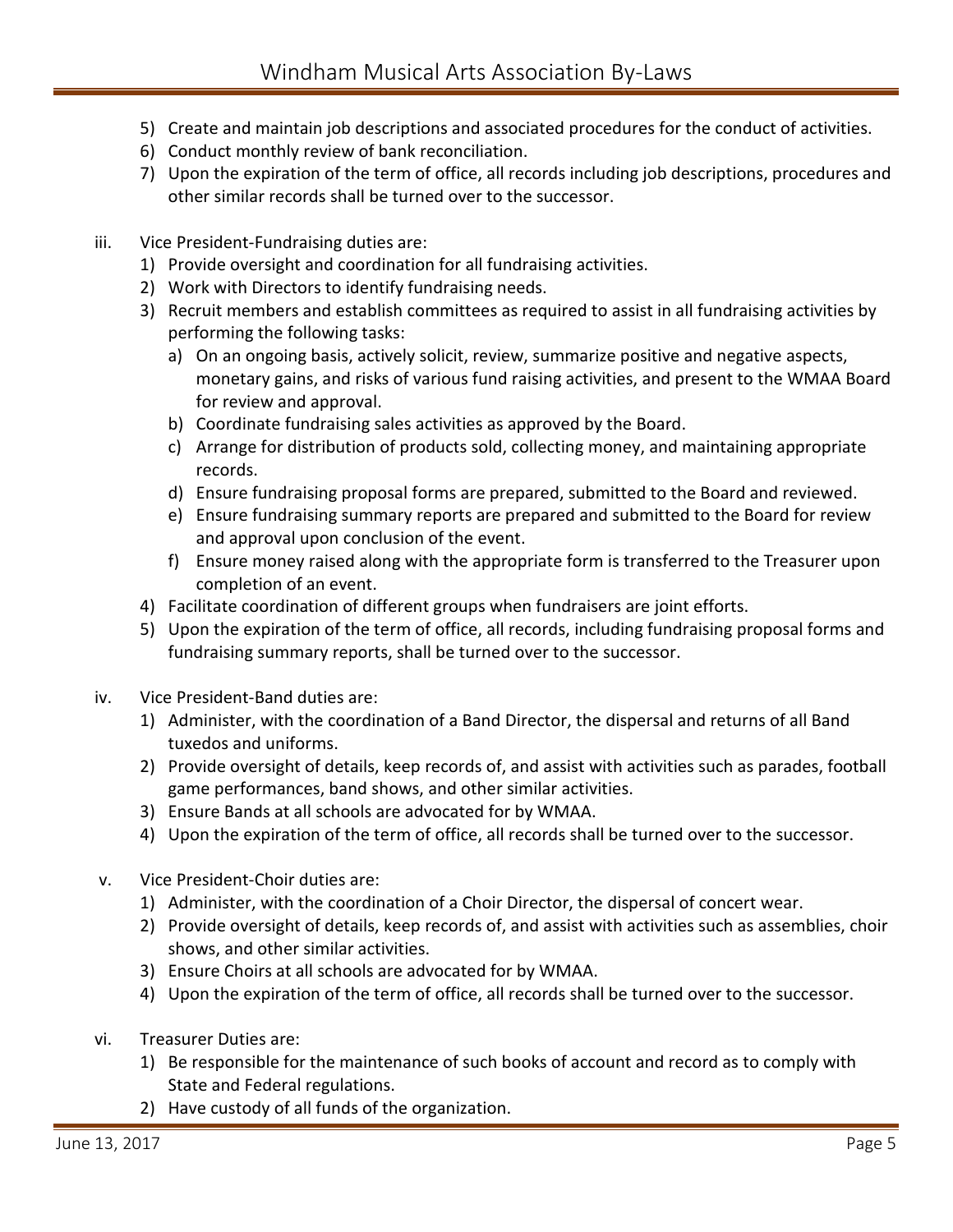- 3) Keep a full and accurate account of receipts and expenditures.
- 4) Make disbursements for WMAA expenses.
- 5) Have authority to require a form to be submitted for each deposit and/or expense at his/her discretion for ease of tracking transactions.
- 6) Present a financial statement at every general meeting of the membership and at other times when requested by the Board.
- 7) Ensure a qualified accountant conducts an examination of the financial records to confirm its overall accuracy, prior to the filing of taxes for the related fiscal year.
- 8) The monthly bank reconciliations must be reviewed and signed by someone who does not have authorization to sign checks.
- 9) Coordinate a detailed annual budget, a copy of which shall be provided to the Board prior to the September general meeting and be made available to the general membership upon request.
- 10) Ensure a copy of each year's tax return will be filed on time. A copy of all schedules of the tax return will be made available to the Board the next meeting after filing. The tax return will be available to the general membership upon request.
- 11) Ensure student accounts are maintained. Ensure statements are sent to the student's parents/guardians on scheduled basis determined by the Board.
- 12) Upon expiration of the term of office, the funds, bank statements, receipts, documents and records in their complete form, together with all correspondence, shall be turned over to the successor.
- vii. Secretary Duties are:
	- 1) Keep and certify the minutes of all WMAA meetings in accordance with Robert's Rules of Order.
	- 2) Create and maintain a database directory of the membership.
	- 3) Conduct the general correspondence of the organization as requested by the Board.
	- 4) Retain all non-financial records such as correspondence, agendas, and minutes of meetings.
	- 5) Distribute voting ballots for Board elections only to those members who are eligible to vote.
	- 6) Maintain all records on the Google Drive.
- viii. Director Duties are:
	- 1) Liaise with the other Music employees within WSD to ensure their needs and concerns are addressed by WMAA.
	- 2) Advise Board of needs and concerns of every applicable program in WSD.
	- 3) Provide WSD perspective of proposed and planned WMAA activities.
	- 4) Ensure communication from WMAA to students is both appropriate and delivered.

### Article IV Meetings

- a) General Meetings
	- i. Unless otherwise required, all decisions at Board meetings shall be by majority vote of those eligible to vote.
	- ii. Board Meetings shall be held at such times and places as the Board shall determine and shall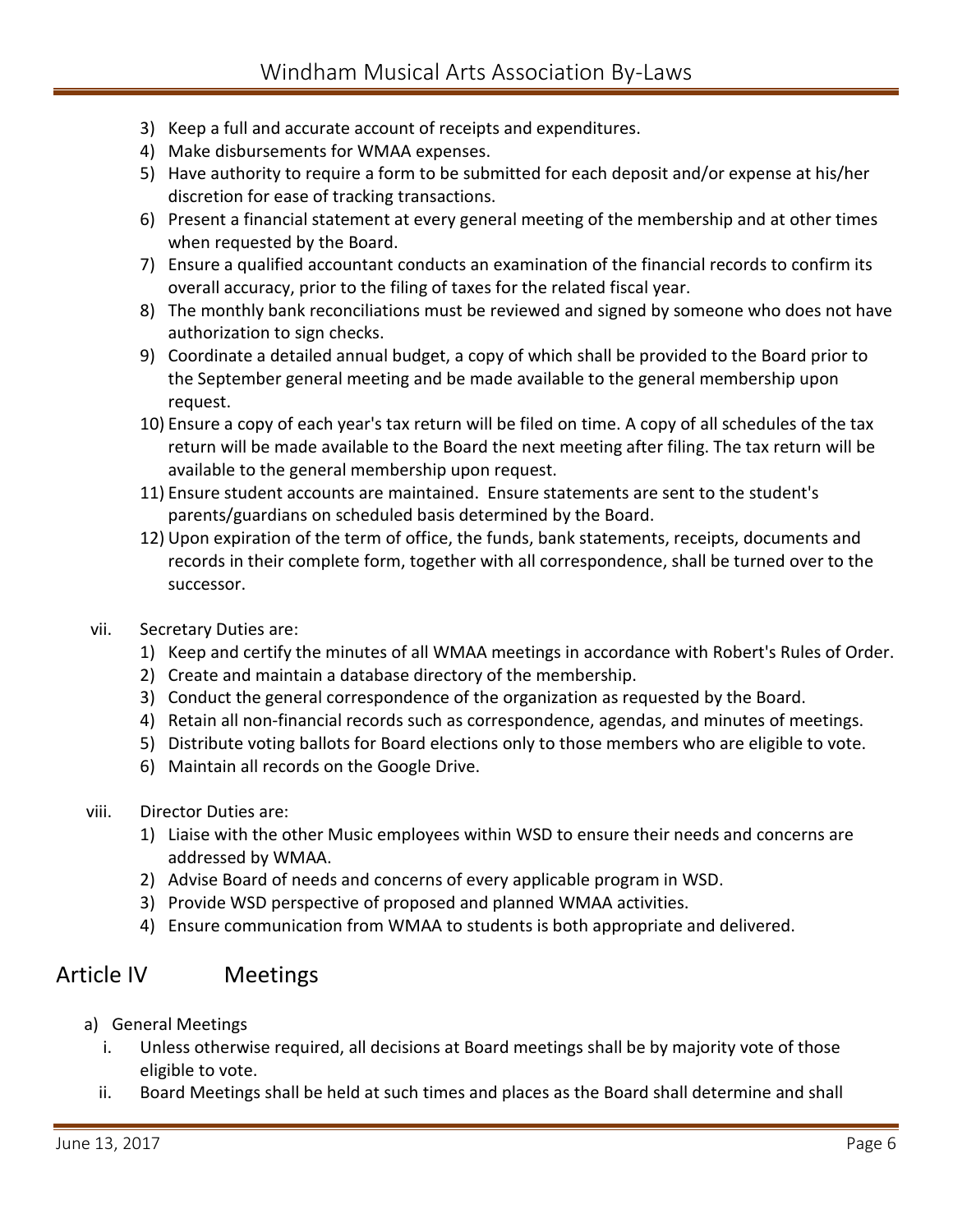require advance notice of a minimum of 48 hours, unless all Board Members waive notice.

- iii. Special meetings of the Board may be called by the President or by a majority of the Board and shall require seven-days advance notice, unless a majority of the board members waives notice.
- iv. The Quorum necessary to conduct business at any WMAA Board meeting, special meeting or Annual Meeting is majority of the board members.
- v. The meetings of the board shall be open meetings. Any WMAA member may submit agenda items to the President. The member may then be invited to present these items to the Board; however, only Board members shall vote.
- vi. All meetings of WMAA shall be conducted according to Robert's Rules of Order, except where otherwise expressly provided for in these By-Laws.
- b) Annual Meeting
	- i. There shall be an Annual Meeting of WMAA at which board members due for election shall be elected by the general membership.
	- ii. Notice of the Annual Meeting, including time, date and location, shall be sent to the Public 30 days prior to the meeting.
- c) Nominations
	- i. The Nominating Committee will be composed of no less than a Director of Music and two (2) additional members selected by the Director at least one month prior to the election of Board Members.
	- ii. The Nominating Committee shall identify a slate of office candidates for the next operating year.
	- iii. The proposed slate of Board Members shall be provided to the general membership at least 10 days prior to the general membership meeting.
- iv. Any Board Member may be re-nominated for the next term either in their current position or another position.
- d) Elections
	- i. Election of Board Members shall be conducted by written (secret) ballot at the June general meeting, by a majority vote of those authorized members present and voting.
	- ii. Members authorized to vote in the elections shall be those members who have attended a minimum of five (5) general meetings. Ballots will be distributed only to those members who meet this criterion.
- iii. The elected Board Members shall assume the duties of their office effective July 1 and shall remain in their positions until June 30 of their term.
- iv. Two individuals from the general membership shall be selected to count ballots. Counters of ballots cannot be on the ballot.
- e) Student Representation
	- i. Representatives from each student musical group (concert band, jazz ensemble, chorus, or other) may attend all general meetings and act as liaison between this organization and the student body. These representatives will have no voting rights.
- f) Vacancy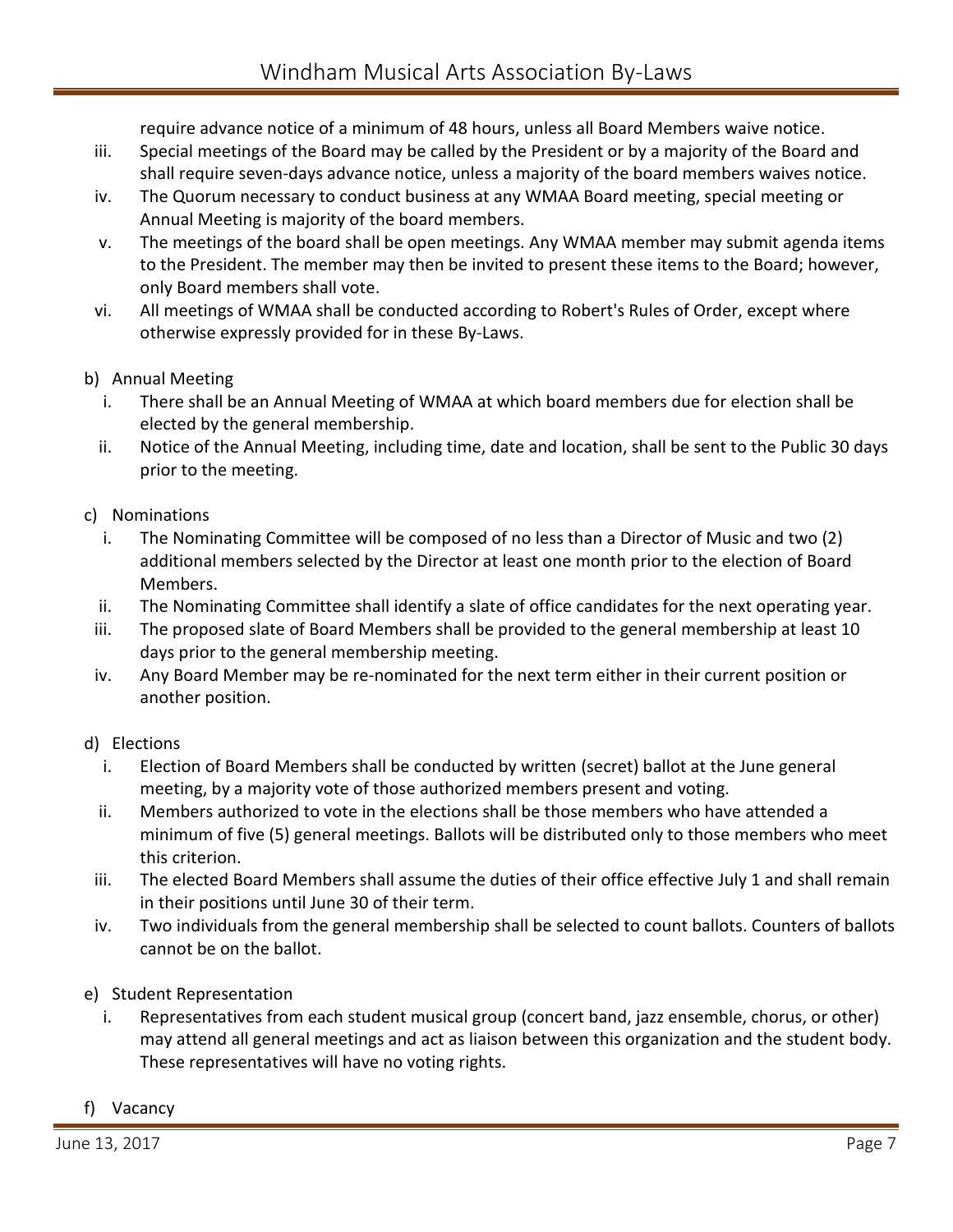- i. In the event of a vacancy occurring in the office of President, the Vice President-Operations shall serve as President for the remainder of the term and appoint a Vice President-Operations.
- ii. In the event of a vacancy in any office other than President, the President shall fill the position by appointment for the remainder of the term.
- g) Appointed Committee
	- i. Committees may be formed at the discretion of the Board to manage fundraising activities or provide other forms of support such as uniform management, coordinating events and other, as requested by the Director.
	- ii. The specific duties and expectations of each appointment shall be described in job descriptions maintained by the Vice President-Operations.
- h) Process for replacement/disciplinary action/removal
	- i. In the event of a misuse of their duties of office, deliberate violation of the By-Laws or school policy, or is determined to be detrimental to WMAA, a Board Member may be suspended and/or relieved of their duties by a majority vote of the Board with the Board Member in question abstaining.
	- ii. In the event a Board Member fails to attend three (3) consecutive monthly meetings or a total of five (5) monthly meetings throughout the year, his/her seat may be forfeited and the Board may select a new Board Member.

## Article V Financial Matters

- a) Fundraising
	- 1) Organizational fundraising will be conducted in three categories: General, Program, and Individual.
		- i) General Fundraising will be placed in an Operations Fund to benefit the entire organization regardless of need.
		- ii) Program Fundraising will benefit a specific program, and be sponsored by that program.
		- iii) A list of Approved Programs is maintained by the Board.
		- iv) Individual Fundraising will benefit a specific student.
	- 2) Events should be presented to the Board for approval and include the following:
		- i) The ratio at which the funds will be allocated.
		- ii) The expected budget of revenues.
		- iii) The logistics around managing the event.
	- 3) Events can be co-sponsored, and those programs will share in the funds.
	- 4) Events can benefit across categories.
- b) Expenditures
	- 1) Expenses that have historically been paid for by the School District should continue to be the responsibility of the School District. WMAA fundraising is not intended to replace taxpayer funded education.
	- 2) Budget vs. Non-budget expenses
		- i) Wherever possible, expenditures are to be Budgeted.
			- (1) Budgets will be approved by the Board.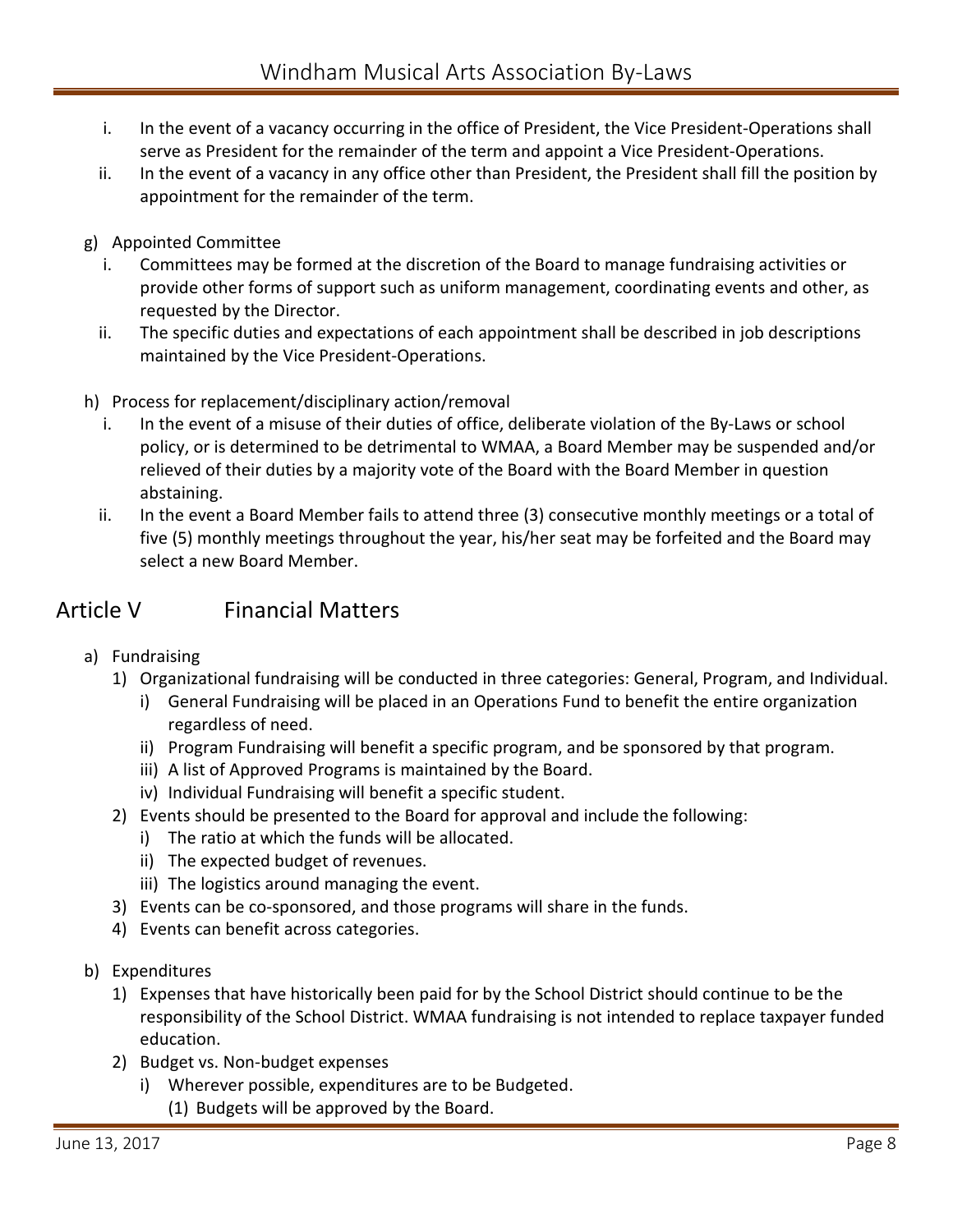- (2) Budgets should include the source of funds needed and fundraising plans, if applicable
- (3) Once Budgets are approved, expenditures that fit within those budgets can be approved and paid by the Treasurer.
- ii) Expenses that fall outside of an approved Budget, either because it is over budget or a budget was never approved, can be approved by:
	- (1) For expenses less than \$250, approval is required from the President and the Appropriate Vice President.
	- (2) For expenses greater than or equal to \$250, approval is required from the Board.
- 3) General Expenditures
	- i) Any expense that is incurred at the organization level.
	- ii) Operations Funds over and above the General Expenses can, at the discretion of the Board, be transferred to another Program.
- 4) Program Expenditures
	- i) Each Approved Program should have its own Budget and Account.
	- ii) Unspent Program funds will remain in that Program's fund for use with the next fiscal year.
- 5) Individual Expenditures
	- i) Funds in a student's account may be used for any purpose aligning with WMAA's mission, subject to Board approval. Funds in a student's individual account are meant to offset the student's individual portion of a WSD sponsored trip or event.
	- ii) Individual funds are available to the student for designated program purposes and will not be dispersed directly to a student/family.
	- iii) Individual funds are not meant to reimburse students for personal items.
	- iv) Unspent funds may be transferred to a student family member, Operations Fund or specific Program, at the discretion of the student, his/her parent or guardian, and/or the Board. Upon termination of the student (graduation / transfer out of school district / etc.), all funds must be transferred. Transfer of funds must have Board approval.

# Article VI Conflict of Interest

a) Disclosure and Voting Requirements. Any possible conflict of interest on the part of any Board member shall be disclosed in writing to the Board and made a matter of record through an annual procedure. In addition, the Board member shall disclose any conflict of interest when a specific issue or transaction comes before the Board. Where the transaction involving a board member, trustee or officer exceeds five hundred dollars (\$500) but is less than five thousand dollars (\$5,000) in a fiscal year, a two-thirds vote approving the transaction is required. Where the transaction involved exceeds five thousand dollars (\$5,000) in a fiscal year, a two-thirds vote approving the transaction and publication of a legal notice in the required newspaper is mandatory, together with written notice to the Charitable Trusts Unit. The minutes of the meeting shall reflect that a disclosure was made; that the interested Board member and all other Board members with a pecuniary transaction with the charity during the fiscal year were absent during both the discussion and the voting on the transaction. Every new member of the Board will be advised of this policy upon entering the duties of his or her office and shall sign a statement acknowledging understanding of and agreement to this policy.